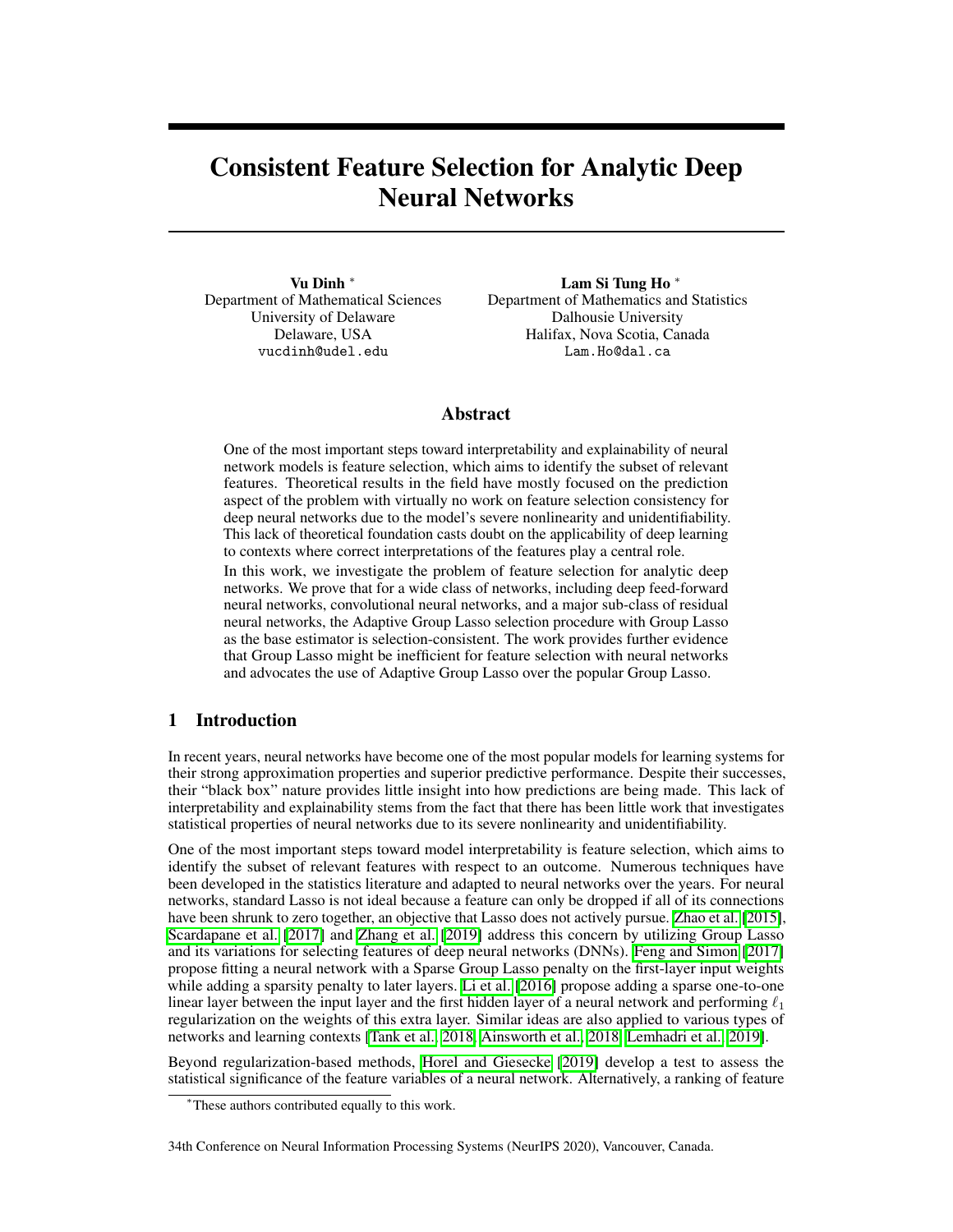importance based on local perturbations, which includes fitting a model in the local region around the input or locally perturbing the input to see how predictions change, can also be used as a proxy for feature selection [\[Simonyan et al., 2013,](#page-11-4) [Ibrahim et al., 2014,](#page-10-5) [Ribeiro et al., 2016,](#page-11-5) [Nezhad et al.,](#page-11-6) [2016,](#page-11-6) [Lundberg and Lee, 2017,](#page-10-6) [Shrikumar et al., 2017,](#page-11-7) [Ching et al., 2018,](#page-10-7) [Taherkhani et al., 2018,](#page-11-8) [Lu et al., 2018\]](#page-10-8). "Though these methods can yield insightful interpretations, they focus on specific architectures of DNNs and can be difficult to generalize" [\[Lu et al., 2018\]](#page-10-8).

Despite the success of these approaches, little is known about their theoretical properties. Results in the field have been either about shallow networks with one hidden layer **Dinh and Ho**,  $2020$ , [Liang](#page-10-10) [et al., 2018,](#page-10-10) [Ye and Sun, 2018\]](#page-11-9), or focus on posterior concentration, prediction consistency, parameterestimation consistency and convergence of feature importance **F**eng and Simon, 2017, [Farrell et al.,](#page-10-11)  $2018$ , Polson and Rocková,  $2018$ , Fallahgoul et al.,  $2019$ , Shen et al.,  $2019$ , Liu,  $2019$ , with virtually no work on feature selection consistency for deep networks. This lack of a theoretical foundation for feature selection casts doubt on the applicability of deep learning to applications where correct interpretations play a central role such as medical and engineering sciences. This is problematic since works in other contexts indicated that Lasso and Group Lasso could be inconsistent/inefficient for feature selection [\[Zou, 2006,](#page-11-12) [Zhao and Yu, 2006,](#page-11-13) [Wang and Leng, 2008\]](#page-11-14), especially when the model is highly-nonlinear [\[Zhang et al., 2018\]](#page-11-15).

In this work, we investigate the problem of feature selection for deep networks. We prove that for a wide class of deep analytic neural networks, the GroupLasso + AdaptiveGroupLasso procedure (i.e., the Adaptive Group Lasso selection with Group Lasso as the base estimator) is feature-selectionconsistent. The results also provide further evidence that Group Lasso might be inconsistent for feature selection and advocate the use of the Adaptive Group Lasso over the popular Group Lasso.

### 2 Feature selection with analytic deep neural networks

Throughout the paper, we consider a general analytic neural network model described as follows. Given an input x that belongs to be a bounded open set  $\mathcal{X} \subset \mathbf{R}^{d_0}$ , the output map  $f_\alpha(x)$  of an *L*-layer neural network with parameters  $\alpha = (P, p, S, Q, q)$  is defined by

- input layer:  $h_1(x) = P \cdot x + p$
- hidden layers:  $h_i(x) = \phi_{i-1}(S, h_{i-1}(x), h_{i-2}(x), \ldots, h_1(x))$ ,  $j = 2, \ldots, L-1$ .
- output layer:  $f_{\alpha}(x) = h_L(x) = Q \cdot h_{L-1}(x) + q$

where  $d_i$  denotes the number of nodes in the *i*-th hidden layer,  $P \in \mathbb{R}^{d_1 \times d_0}$ ,  $Q \in \mathbb{R}^{d_L \times d_{L-1}}$ ,  $p \in \mathbf{R}^{d_1}$ ,  $q \in \mathbf{R}^{d_L}$ , and  $\phi_1, \phi_2, \ldots, \phi_{L-2}$  are analytic functions parameterized by the hidden layers' parameter *S*. This framework allows interactions across layers of the network architecture and only requires that (i) the model interacts with inputs through a finite set of linear units, and (ii) the activation functions are analytic. This parameterization encompasses a wide class of models, including feed-forward networks, convolutional networks, and (a major subclass of) residual networks.

Hereafter, we assume that the set of all feasible vectors  $\alpha$  of the model is a hypercube  $\mathcal{W} = [-A, A]^{n_{\alpha}}$ and use the notation  $h^{[i]}$  to denote the *i*-th component of a vector  $h$  and  $u^{[i,k]}$  to denote the  $[i,k]$ -entry of a matrix *u*. We study the feature selection problem for regression in the model-based setting:

<span id="page-1-0"></span>Assumption 2.1. *Training data*  $\{(X_i, Y_i)\}_{i=1}^n$  *are independent and identically distributed (i.i.d)*  $s$ amples generated from  $P_{X,Y}^*$  such that the input density  $p_X$  is positive and continuous on its domain *X* and  $Y_i = f_{\alpha^*}(X_i) + \epsilon_i$  where  $\epsilon_i \sim \mathcal{N}(0, \sigma^2)$  and  $\alpha^* \in \mathcal{W}$ .

Remarks. Although the analyses of the paper focus on Gaussian noise, the results also apply to all models for which  $\epsilon^2$  is sub-Gaussian, including the cases of bounded noise. The assumption that the input density  $p_X$  is positive and continuous on its bounded domain  $X$  ensures that there is no perfect correlations among the inputs and plays an important role in our analysis. Throughout the paper, the network is assumed to be fixed, and we are interested in the asymptotic behaviors of estimators in the learning setting when the sample size *n* increases.

We assume that the "true" model  $f_{\alpha^*}(x)$  only depends on x through a subset of significant features while being independent of the others. The goal of feature selection is to identify this set of significant features from the given data. For convenience, we separate the inputs into two groups  $s \in \mathbb{R}^{n_s}$  and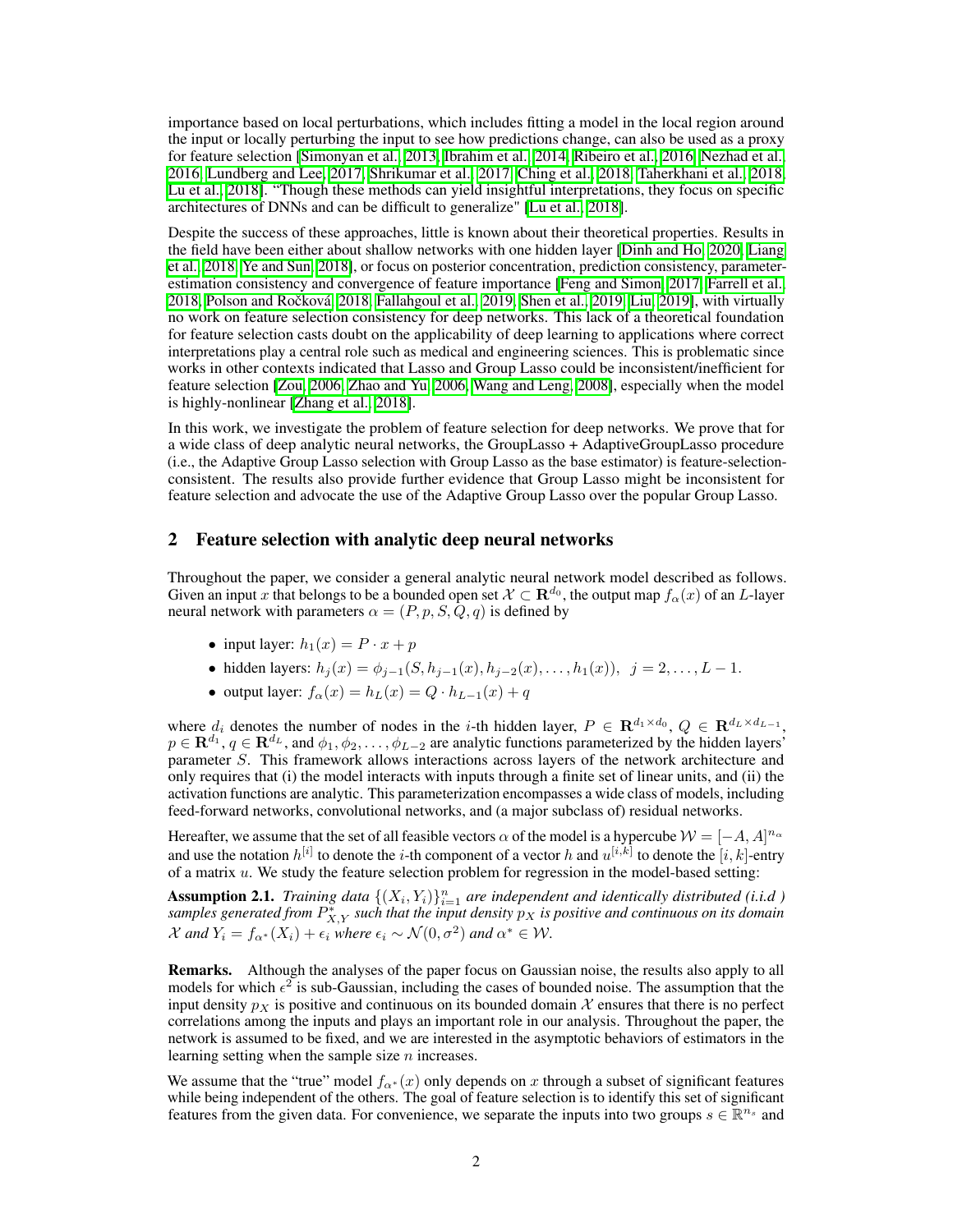$z \in \mathbb{R}^{n_z}$  (with  $n_s + n_z = d_0$ ) that denote the significant and non-significant variables of  $f_{\alpha^*}(x)$ , respectively. Similarly, the parameters of the first layer (*P* and *p*) are grouped by their corresponding input, i.e.

$$
x = (s, z),
$$
  $P = (u, v)$  and  $p = (b_1, b_2)$ 

where  $u \in \mathbb{R}^{d_1 \times n_s}$ ,  $v \in \mathbb{R}^{d_1 \times n_z}$ ,  $b_1 \in \mathbb{R}^{n_s}$  and  $b_2 \in \mathbb{R}^{n_z}$ . We note that this separation is simply for mathematical convenience and the training algorithm is not aware of such dichotomy.

We define significance and selection consistency as follows.

**Definition 2.2** (Significance). The *i*-th input  $x^{[i]}$  of a network  $f_\alpha(x)$  is referred to as non-significant *iff the output of the network does not depend on the value of that input variable. That is, let*  $g_i(x, s)$  *denote the vector obtained from x by replacing the <i>i*-th component of *x by*  $s \in \mathbb{R}$ *, we have*  $f_{\alpha}(x) = f_{\alpha}(g_i(x, s))$  *for all*  $x \in \mathcal{X}, s \in \mathbb{R}$ *.* 

**Definition 2.3** (Feature selection consistency). An estimator  $\alpha_n$  with first layer's parameters  $(u_n, v_n)$ *is feature selection consistent if for any*  $\delta > 0$ , there exists  $N_{\delta}$  such that for  $n > N_{\delta}$ , we have

$$
u_n^{[:,k]} \neq 0, \ \forall k = 1, \dots, n_s, \quad \text{and} \quad v_n^{[:,l]} = 0, \ \forall l = 1, \dots, n_z
$$

*with probability at least*  $1 - \delta$ .

One popular method for feature selection with neural networks is the Group Lasso (GL). Moreover, since the model of our framework only interacts with the inputs through the first layer, it is reasonable that the penalty should be imposed only on these parameters. A simple GL estimator for neural networks is thus defined by

$$
\hat{\alpha}_n := \underset{\alpha = (u, v, b_1, b_2, S, Q, q)}{\text{argmin}} \frac{1}{n} \sum_{i=1}^n \ell(\alpha, X_i, Y_i) + \lambda_n L(\alpha) \text{ where } L(\alpha) = \sum_{k=1}^{n_s} ||u^{[:,k]}|| + \sum_{l=1}^{n_z} ||v^{[:,l]}||,
$$

 $\ell(\alpha, x, y)=(y-f_\alpha(x))^2$  is the square-loss,  $\lambda_n>0, \| \cdot \|$  is the standard Euclidean norm and  $u^{[:,k]}$ is the vector of parameters associated with *k*-th significant input.

While GL and its variation, the Sparse Group Lasso, have become the foundation for many feature selection algorithms in the field, there is no known result about selection consistency for this class of estimators. Furthermore, like the regular Lasso, GL penalizes groups of parameters with the same regularization strengths and it has been shown that excessive penalty applied to the significant variables can affect selection consistency  $\left[\frac{Z_{\text{OUI}}}{2006}\right]$  [Wang and Leng, 2008\]](#page-11-14). To address these issues, [Dinh and Ho](#page-10-9) [\[2020\]](#page-10-9) propose the "GroupLasso+AdaptiveGroupLasso" (GL+AGL) estimator for feature selection with neural networks, defined as

$$
\tilde{\alpha}_n := \underset{\alpha = (u,v,b_1,b_2,S,Q,q)}{\operatorname{argmin}} \frac{1}{n} \sum_{i=1}^n \ell(\alpha, X_i, Y_i) + \zeta_n M_n(\alpha),
$$

where

$$
M_n(\alpha) = \sum_{k=1}^{n_s} \frac{1}{\|\hat{u}_n^{[:,k]}\|^\gamma} \|u^{[:,k]}\| + \sum_{k=1}^{n_z} \frac{1}{\|\hat{v}_n^{[:,k]}\|^\gamma} \|v^{[:,k]}\|.
$$

Here, we use the convention  $0/0=1$ ,  $\gamma > 0$ ,  $\zeta_n$  is the regularizing constant and  $\hat{u}_n$ ,  $\hat{v}_n$  denotes the *u* and *v* components of the GL estimate  $\hat{\alpha}_n$ . As typical with adaptive lasso estimators, GL+AGL uses its base estimator to provide a rough data-dependent estimate to shrink groups of parameters with different regularization strengths. As *n* grows, the weights for non-significant features get inflated (to infinity) while the weights for significant ones remain bounded  $\left[\frac{\text{Zou}}{\text{Zou}}\right]$  [2006]. [Dinh and Ho](#page-10-9)  $\left[\frac{\text{2020}}{\text{Zou}}\right]$ prove that GL+AGL is selection-consistent for irreducible shallow networks with hyperbolic tangent activation. In this work, we argue that the results can be extended to general analytic deep networks.

## 3 Consistent feature selection via GroupLasso+AdaptiveGroupLasso

The analysis of GL+AGL is decomposed into two steps. First, we establish that the Group Lasso provides a good proxy to estimate regularization strengths. Specifically, we show that

• The *u*-components of  $\hat{\alpha}_n$  are bounded away from zero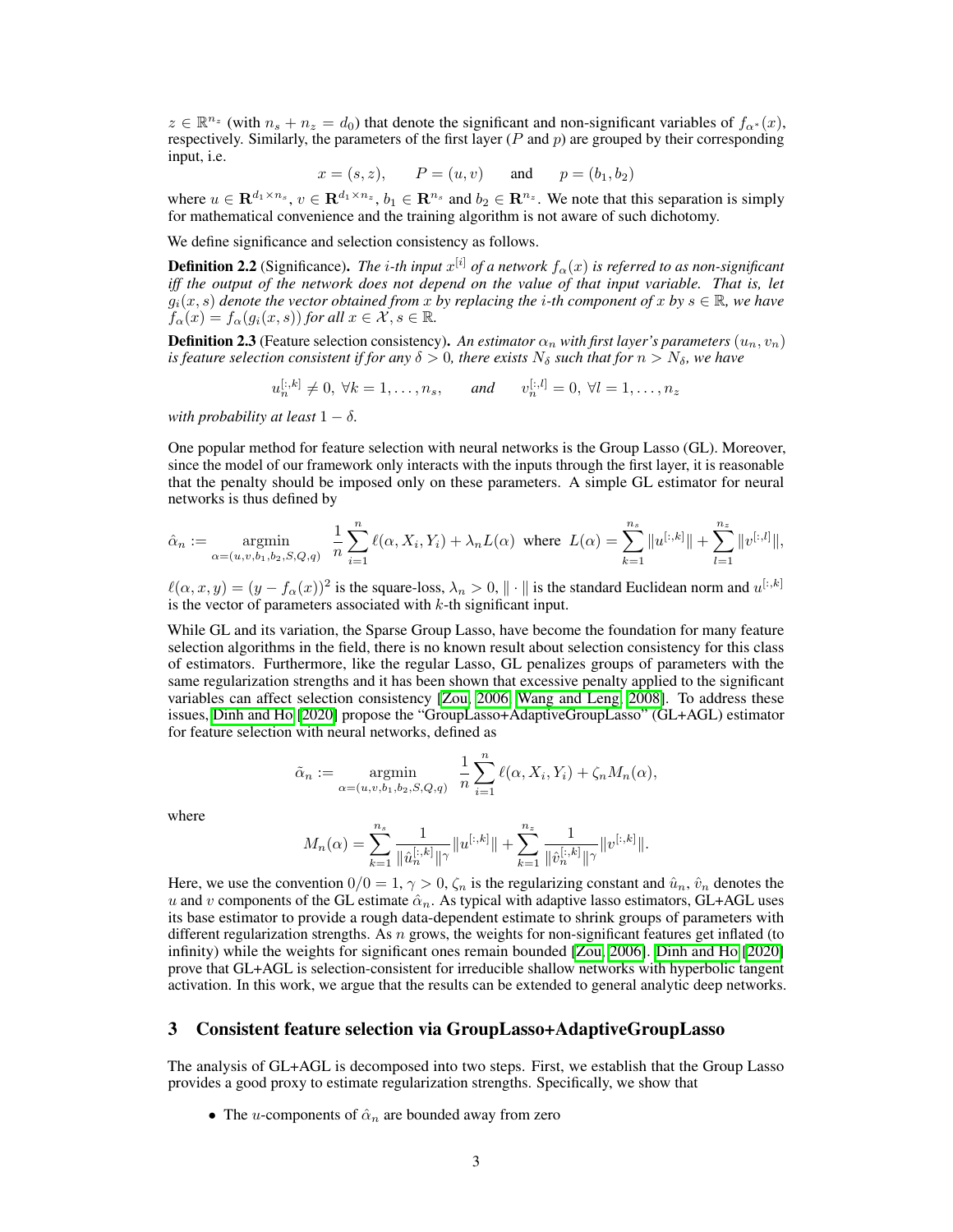• The *v*-components of  $\hat{\alpha}_n$  converge to zero with a polynomial rate.

Second, we prove that a selection procedure based on the weights obtained from the first step can correctly select the set of significant variables given informative data with high probability.

One technical difficulty of the proof concerns with the geometry of the risk function around the set of risk minimizers

$$
\mathcal{H}^* = \{ \alpha : R(\alpha) = R(\alpha^*) \}
$$

where  $R(\alpha)$  denotes the risk function  $R(\alpha) = \mathbb{E}_{(X,Y)\sim P_{X,Y}^*}[(f_\alpha(X) - Y)^2]$ . Since deep neural networks are highly unidentifiable, the set  $\mathcal{H}^*$  can be quite complex. For example:

- (i) A simple rearrangement of the nodes in the same hidden layer leads to a new configuration that produces the same mapping as the generating network
- (ii) If either all in-coming weights or all out-coming weights of a node is zero, changing the others also has no effect on the output
- (iii) For hyperbolic tangent activation, multiplying all the in-coming and out-coming parameters associated with a node by -1 also lead to an equivalent configuration

These unidentifiability create a barrier in studying deep neural networks. Existing results in the field either are about equivalent graph transformation  $[Chen et al., 1993]$  or only hold in some generic sense [\[Fefferman and Markel, 1994\]](#page-10-15) and thus are not sufficient to establish consistency. Traditional convergence analyses also often rely on local expansions of the risk function around isolated optima, which is no longer the case for neural networks since  $H^*$  may contain subsets of high dimension (e.g., case (ii) above) and the Hessian matrix (and high-order derivatives) at an optimum might be singular.

In this section, we illustrate that these issues can be avoided with two adjustments. First, we show that while the behavior of a generic estimator may be erratic, the regularization effect of Group Lasso constraints it to converge to a subset  $K \subset H$  of "well-behaved" optima. Second, instead of using local expansions, we employ Lojasewicz's inequality for analytic functions to upper bound the distance from  $\hat{\alpha}_n$  to  $\mathcal{H}^*$  by the excess risk. This removes the necessity of the regularity of the Hessian matrix and enlarges the class of networks for which selection consistency can be analyzed.

#### 3.1 Characterizing the set of risk minimizers

**Lemma 3.1.** *(i) There exists*  $c_0 > 0$  *such that*  $||u_{\alpha}^{[:,k]}|| \ge c_0$  *for all*  $\alpha \in \mathcal{H}^*$  *and*  $k = 1, \ldots, n_s$ *.* 

*(ii)* For  $\alpha \in \mathcal{H}^*$ , the vector  $\phi(\alpha)$ , obtained from  $\alpha$  be setting its *v*-components to zero, also *belongs to*  $\mathcal{H}^*$ .

*Proof.* We first prove that  $\alpha_0 \in \mathcal{H}^*$  if and only if  $f_{\alpha_0} = f_{\alpha^*}$ . Indeed, since  $f_{\alpha^*}(X) = E_{P_{X,Y}^*}[Y|X]$ , we have

$$
R(\alpha^*) = \min_{g} \mathbb{E}_{Y \sim P_{X,Y}^*} [(g(X) - Y)^2] \le \min_{\alpha \in \mathcal{W}} R(\alpha) = R(\alpha_0)
$$

with equality happens only if  $f_{\alpha_0} = f_{\alpha^*}$  a.s. on the support of  $p_X(x)$ . Since  $p_X(x)$  is continuous and positive on its open domain *X* and the maps  $f_\alpha$  are analytic, we deduce that  $f_{\alpha 0} = f_{\alpha^*}$  everywhere.

(i) Assuming that no such  $c_0$  exists, since  $W$  is compact and  $f_\alpha$  is an analytic function in  $\alpha$  and *x*, we deduce that there exists  $\alpha_0 \in \mathcal{H}^*$  and *k* such that  $u_{\alpha_0}^{[:,k]} = 0$ . This means  $f_{\alpha_0} = f_{\alpha^*}$ does not depend on significant input  $s_k$ , which is a contradiction. (ii) Since  $\alpha \in \mathcal{H}^*$ , we have  $f_{\alpha^*}(s, z) = f_{\alpha}(s, z) = f_{\alpha}(s, 0) = f_{\phi(\alpha)}(s, z)$ , which implies  $\phi(\alpha) \in \mathcal{H}^*$ .

Remarks. Lemma [3](#page-0-0)*.*1 provides a way to study the behaviors of Group Lasso without a full characterization of the geometry of  $\mathcal{H}^*$  as in [Dinh and Ho](#page-10-9) [\[2020\]](#page-10-9). First, as long as  $d(\hat{\alpha}_n, \mathcal{H}^*) \to 0$ , it is straight forward that its *u*-components are bounded away from zero (part (i)). Second, it shows that for all  $\alpha \in \mathcal{H}^*, \phi(\alpha)$  is a "better" hypothesis in terms of penalty while remaining an optimal hypothesis in terms of prediction. This enables us to prove that if we define

$$
\mathcal{K} = \{ \alpha \in \mathcal{W} : f_{\alpha} = f_{\alpha^*} \text{ and } v_{\alpha} = 0 \},
$$

and  $\lambda_n$  converges to zero slowly enough, the regularization term will force  $d(\hat{\alpha}_n, K) \to 0$ . This helps establish that Group Lasso provides a good proxy to construct appropriate regularization strengths.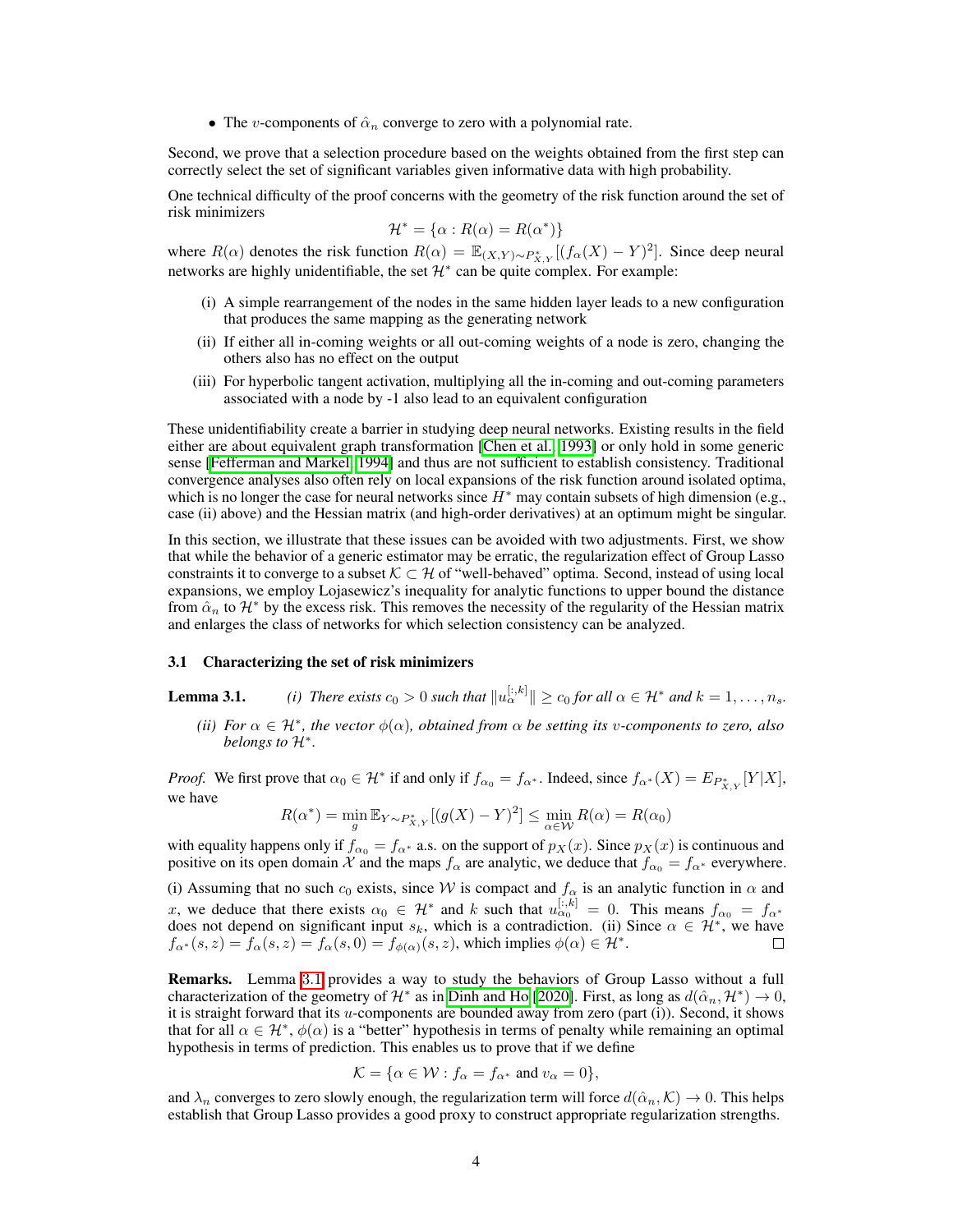To provide a polynomial convergence rate of  $\hat{\alpha}_n$ , we need the following Lemma.

<span id="page-4-0"></span>**Lemma 3.2.** *There exist*  $c_2, \nu > 0$  *and such that*  $R(\beta) - R(\alpha^*) \ge c_2 d(\beta, \mathcal{H}^*)^{\nu}$  for all  $\beta \in \mathcal{W}$ .

*Proof.* We first note that since  $f_\alpha(x)$  is analytic in both  $\alpha$  and  $x$ , the excess risk  $g(\alpha) = R(\alpha) - R(\alpha^*)$ is also analytic in  $\alpha$ . Thus  $\mathcal{H}^* = {\alpha : R(\alpha) = R(\alpha^*)}$  is the zero level-set of the analytic function *g*. By Lojasewicz's inequality for algebraic varieties [\[Ji et al., 1992\]](#page-10-16), there exist positive constants *C* and  $\nu$  such that  $d(\beta, \mathcal{H}^*)^{\nu} \leq C|g(\beta)| \forall \beta \in \mathcal{W}$ , which completes the proof.  $\Box$ 

We note that for cases when  $\mathcal{H}^*$  is finite, Lemma  $3.2$  $3.2$  reduces to the standard Taylor's inequality around a local optimum, with  $\nu = 2$  if the Hessian matrix at the optimum is non-singular Dinh and [Ho, 2020\]](#page-10-9). When  $\mathcal{H}^*$  is a high-dimensional algebraic set, Lojasewicz's inequality and Lemma [3](#page-4-0).2 are more appropriate. For example, for  $g(x, y) = (x - y)^2$ , it is impossible to attain an inequality of the form

$$
g(x', y') - g(x_0, x_0) \ge C \cdot d((x', y'), (x_0, x_0))^\nu
$$

in any neighborhood of any minimum  $(x_0, x_0)$ , while it is straightforward that

$$
g(x', y') - g(x_0, x_0) \ge d((x', y'), Z)^2
$$
 where  $Z = \{(x, x) : x \in \mathbb{R}\}.$ 

This approach provides a way to avoid dealing with model unidentfiability but requires some adaptation of the analysis to accommodate a new mode of convergence.

#### 3.2 Convergence of Group Lasso

The two Lemmas in the previous section enables us to analyze the convergence of the Group Lasso estimate, in the sense that  $d(\hat{\alpha}_n, K) \to 0$ . First, we define the empirical risk function

$$
R_n(\alpha) = \frac{1}{n} \sum_{i=1}^{n} (f_{\alpha}(X_i) - Y_i)^2
$$

and note that since the network of our framework is fixed, the learning problem is continuous and parametric, for which a standard generalization bound as follows can be obtained (proof in Appendix).

<span id="page-4-1"></span>**Lemma 3.3** (Generalization bound). *For any*  $\delta > 0$ , there exist  $c_1(\delta) > 0$  such that

$$
|R_n(\alpha) - R(\alpha)| \le c_1 \frac{\log n}{\sqrt{n}}, \quad \forall \alpha \in \mathcal{W}
$$

*with probability at least*  $1 - \delta$ .

Combining Lemmas [3](#page-4-0)*.*2 and [3](#page-4-1)*.*3, we have

<span id="page-4-2"></span>**Theorem 3.4** (Convergence of Group Lasso). *For any*  $\delta > 0$ , there exist  $C_{\delta}, C' > 0$  and  $N_{\delta} > 0$ *such that for all*  $n \geq N_\delta$ ,

$$
d(\hat{\alpha}_n, \mathcal{H}^*) \le C_\delta \left(\lambda_n^{\nu/(\nu-1)} + \frac{\log n}{\sqrt{n}}\right)^{1/\nu} \text{ and } \|\hat{v}_n\| \le 4c_1 \frac{\log n}{\lambda_n \sqrt{n}} + C' d(\hat{\alpha}_n, \mathcal{H}^*)
$$

*with probability at least*  $1 - \delta$ . *Moreover, if*  $\lambda_n \sim n^{-1/4}$ *, then with probability at least*  $1 - \delta$ *,* 

$$
d(\hat{\alpha}_n, \mathcal{H}^*) \le C \left(\frac{\log n}{n}\right)^{\frac{1}{4(\nu-1)}} \quad \text{and} \quad \|\hat{v}_n\| \le C \left(\frac{\log n}{n}\right)^{\frac{1}{4(\nu-1)}}.
$$

*Proof.* Let  $\phi(\alpha)$  denote the weight vector obtained from  $\alpha$  by setting the *v*-components to zero. If we define  $\beta_n = \operatorname{argmin}_{\alpha \in \mathcal{H}^*} ||\alpha_n - \alpha||$  then  $\phi(\beta_n) \in \mathcal{H}^*$  and  $R(\beta_n) = R(\phi(\beta_n)).$ 

Since  $L(\alpha)$  is a Lipschitz function, we have

$$
c_2 d(\hat{\alpha}_n, \mathcal{H}^*)^{\nu} = c_2 \|\beta_n - \hat{\alpha}_n\|^{\nu} \le R(\hat{\alpha}_n) - R(\beta_n)
$$
  

$$
\le 2c_1 \frac{\log n}{\sqrt{n}} + \lambda_n (L(\beta_n) - L(\hat{\alpha}_n)) \le 2c_1 \frac{\log n}{\sqrt{n}} + \lambda_n C \|\beta_n - \hat{\alpha}_n\|
$$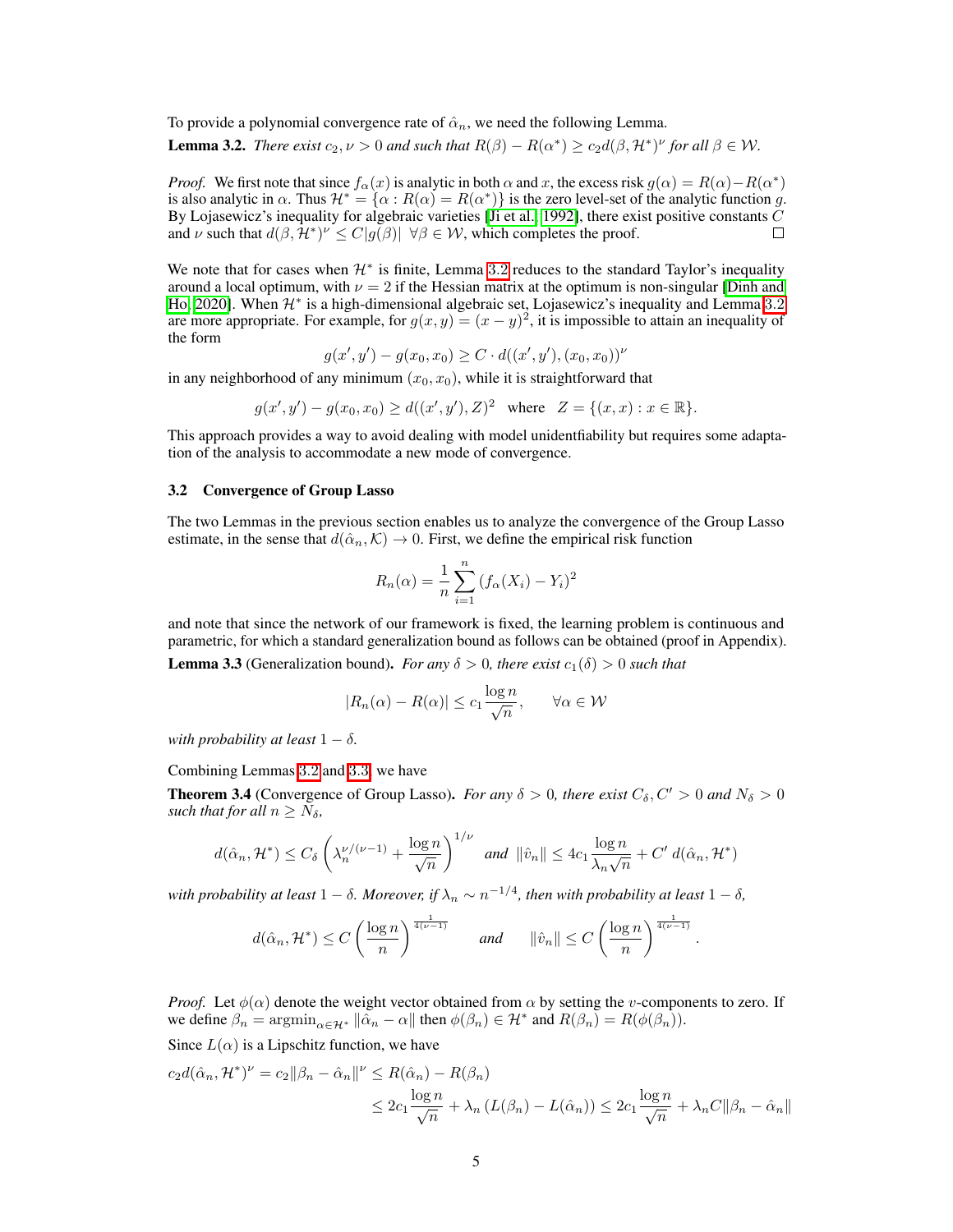which implies (through Young's inequality, details in Appendix) that

$$
\|\beta_n - \hat{\alpha}_n\|^{\nu} \le C_1 \lambda_n^{\nu/(\nu-1)} + C_2 \frac{\log n}{\sqrt{n}}.
$$

Let *K* denote the part of the regularization term without the *v*-component. We note that *K* is a Lipschitz function,  $K(\phi(\alpha)) = K(\alpha)$  for all  $\alpha$ , and  $R(\phi(\beta_n)) = R(\hat{\alpha}_n)$ . Thus,

$$
\lambda_n \sum_{l} \|\hat{v}_n^{[:,l]}\| \le R_n(\phi(\beta_n)) - R_n(\hat{\alpha}_n) + \lambda_n[K(\phi(\beta_n)) - K(\hat{\alpha}_n)]
$$
  

$$
\le 2c_1 \frac{\log n}{\sqrt{n}} + R(\phi(\beta_n)) - R(\hat{\alpha}_n) + \lambda_n[K(\beta_n) - K(\hat{\alpha}_n)]
$$
  

$$
\le 2c_1 \frac{\log n}{\sqrt{n}} + \lambda_n C \|\beta_n - \hat{\alpha}_n\|.
$$

This completes the proof.

Together, the two parts of Theorem [3](#page-4-2).4 shows that the Group Lasso estimator converges to the set of "well-behaved" optimal hypotheses  $K = \{ \alpha \in \mathcal{W} : f_\alpha = f_{\alpha^*} \text{ and } v_\alpha = 0 \}$  (proof in Appendix).. **Corollary 3.5.** *For any*  $\delta > 0$ *, there exist*  $C_{\delta} > 0$  *and*  $N_{\delta} > 0$  *such that for all*  $n \geq N_{\delta}$ *,* 

$$
\mathbb{P}\left[d(\hat{\alpha}_n,\mathcal{K}) \leq 4c_1 \frac{\log n}{\lambda_n \sqrt{n}} + C_{\delta}\left(\lambda_n^{\nu/(\nu-1)} + \frac{\log n}{\sqrt{n}}\right)^{1/\nu}\right] \geq 1 - \delta.
$$

#### 3.3 Feature selection consistency of GroupLasso + AdaptiveGroupLasso

We are now ready to prove the main theorem of our paper.

<span id="page-5-0"></span>**Theorem 3.6** (Feature selection consistency of GL+AGL). Let  $\gamma > 0$ ,  $\epsilon > 0$ ,  $\lambda_n \sim n^{-1/4}$ , and  $\zeta_n = \Omega(n^{-\gamma/(4\nu-4)+\epsilon})$ , then the GroupLasso+AdaptiveGroupLasso is feature selection consistent.

*Proof.* Since  $d(\hat{\alpha}_n, \mathcal{H}^*) \to 0$  (Theorem  $\boxed{3.4}$  $\boxed{3.4}$  $\boxed{3.4}$ ), we have  $\min_{\alpha \in \mathcal{H}^*} ||\hat{u}_n^{[:,k]} - u^{[:,k]}|| \to 0$  for all *k*. By Lemma  $\boxed{3.1}$  $\boxed{3.1}$  $\boxed{3.1}$ , we conclude that  $\hat{u}_n^{[:,k]}$  is bounded away from zero as  $n \to \infty$ . Thus,

$$
M_n(\alpha^*) = \sum_{i=1}^{n_s} \frac{1}{\|\hat{u}_n\|^\gamma} \|u^{*[:,k]}\| < \infty \quad \text{and} \quad
$$

$$
c_2 d(\tilde{\alpha}_n, \mathcal{H}^*)^{\nu} \leq R(\tilde{\alpha}_n) - R(\alpha^*) \leq 2c_1 \frac{\log n}{\sqrt{n}} + \zeta_n \left( M_n(\alpha^*) - M_n(\hat{\alpha}_n) \right) \leq 2c_1 \frac{\log n}{\sqrt{n}} + \zeta_n M_n(\alpha^*)
$$

which shows that  $d(\tilde{\alpha}_n, \mathcal{H}^*) \to 0$ . Thus  $\tilde{u}_n^{[:,k]}$  is also bounded away from zero for *n* large enough. We now assume that  $\tilde{v}_i^{[:,k]} \neq 0$  for some *k* and define a new weight configuration  $g_n$  obtained from  $\tilde{\alpha}_n$  by setting the  $v^{[:,k]}$  component to 0. By definition of the estimator  $\tilde{\alpha}_n$ , we have

$$
R_n(\tilde{\alpha}_n) + \zeta_n \frac{1}{\|\hat{v}_n^{[:,k]}\|} \|\tilde{v}_n^{[:,k]}\| \le R_n(g_n).
$$

By the (probabilistic) Lipschitzness of the empirical risk (proof in Appendix), there exists  $M_{\delta}$  s.t.

$$
\zeta_n \frac{1}{\|\hat{v}_n^{[:,k]}\|^\gamma} \|\tilde{v}_n^{[:,k]}\| \le R_n(g_n) - R_n(\tilde{\alpha}_n) \le M_\delta \|g_n - \tilde{\alpha}_n\| = M_\delta \|\tilde{v}_n^{[:,k]}\|
$$

with probability at least  $1 - \delta$ . Since  $\tilde{v}_n^{[:,k]} \neq 0$ , we deduce that  $\zeta_n \frac{1}{\|\hat{v}_n^{[:,k]}\|_{\gamma}} \leq M_{\delta}$ . This contradicts Theorem  $\overline{3.4}$  $\overline{3.4}$  $\overline{3.4}$ , which proves that for *n* large enough

$$
\zeta_n \frac{1}{\|\hat{v}_n^{[:,k]}\|^\gamma} \ge C_\delta^{-\gamma} \zeta_n \left(\frac{n}{\log n}\right)^{\frac{\gamma}{4(\nu-1)}} \ge 2M_\delta
$$

with probability at least  $1 - \delta$ . This completes the proof.

 $\Box$ 

 $\Box$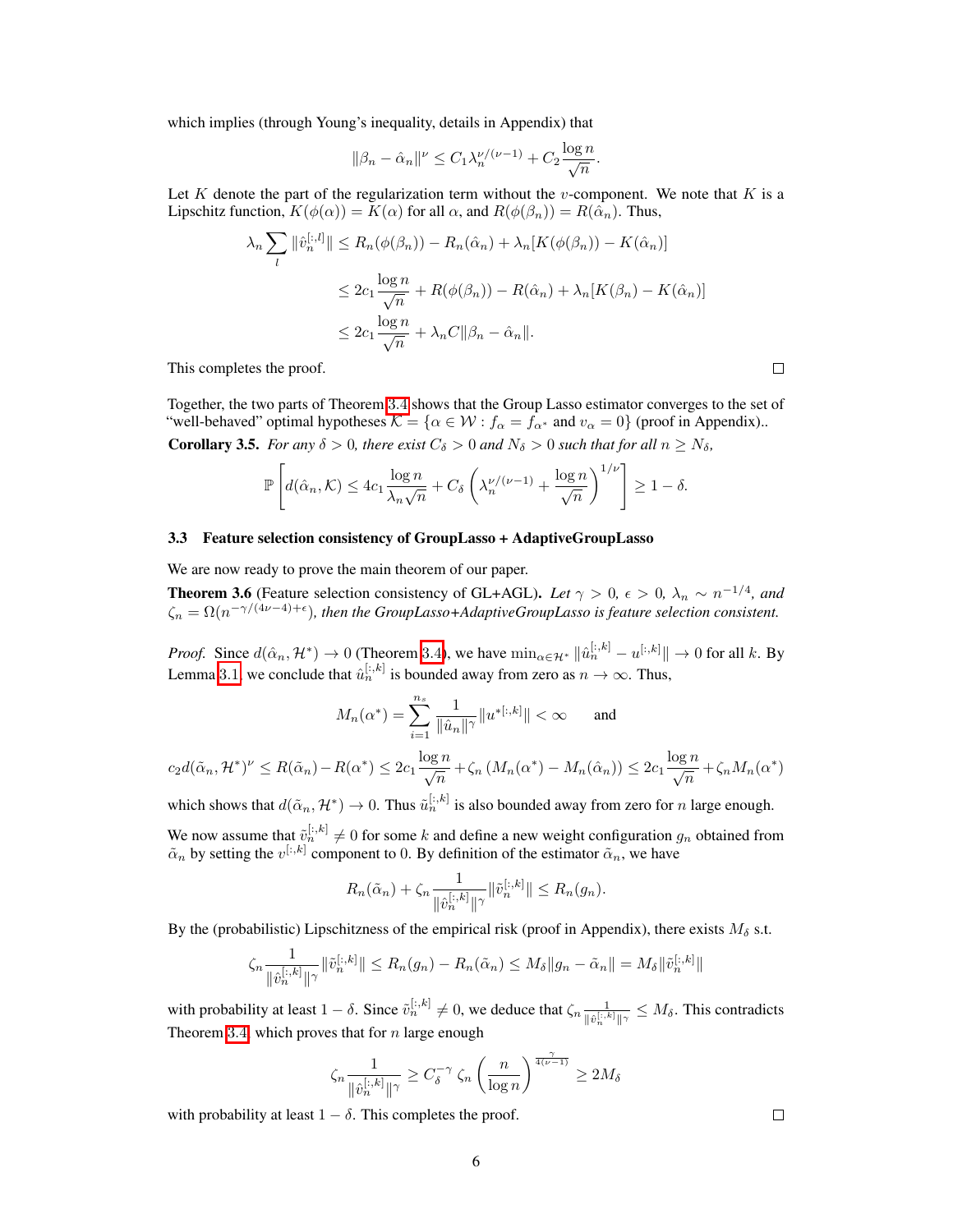

Figure 1: The false positive rate and false negative rate of GL (left panel) and GL+AGL (right panel), respectively. Note that the true positive rate of GL and true negative rate of GL+AGL are 100% for all but one run and are not shown in the figure.

**Remark.** One notable aspect of Theorem [3](#page-5-0).6 is the absence of regularity conditions on the correlation of the inputs often used in lasso-type analyses, such as Irrepresentable Conditions **[\[Meinshausen](#page-11-16)]** [and Bühlmann, 2006\]](#page-11-16) and [\[Zhao and Yu, 2006\]](#page-11-13), restricted isometry property [\[Candes and Tao, 2005\]](#page-10-17), restricted eigenvalue conditions [\[Bickel et al., 2009,](#page-10-18) [Meinshausen and Yu, 2009\]](#page-11-17) or sparse Riesz condition [\[Zhang and Huang, 2008\]](#page-11-18). We recall that by using different regularization strengths for individual parameters, adaptive lasso estimators often require less strict conditions for selection consistency than standard lasso. For linear models, the classical adaptive lasso only assumes that the limiting design matrix is positive definite, i.e., there is no perfect correlation among the inputs)  $\sqrt{Z_{\text{OU}}}\sqrt{Z_{\text{OU}}}\sqrt{Z_{\text{OU}}}\sqrt{Z_{\text{OU}}}\sqrt{Z_{\text{OU}}}\sqrt{Z_{\text{OU}}}\sqrt{Z_{\text{OU}}}\sqrt{Z_{\text{OU}}}\sqrt{Z_{\text{OU}}}\sqrt{Z_{\text{OU}}}\sqrt{Z_{\text{O$ [2006\]](#page-11-12). In our framework, this corresponds to the assumption that the density of *X* is positive on its open domain (Assumption [2](#page-1-0)*.*1), which plays an essential role in the proof of Lemma [3](#page-0-0)*.*1.

#### 3.4 Simulations

To further illustrate the theoretical findings of the paper, we use both synthetic and real data to investigate algorithmic behaviors of GL and GL+AGL.  $\frac{P}{P}$ The simulations, implemented in Pytorch, focus on single-output deep feed-forward networks with three hidden layers of constant width. In these experiments, regularizing constants are chosen from a course grid *{*0*.*001*,* 0*.*01*,* 0*.*05*,* 0*.*1*,* 0*.*5*,* 1*,* 2*}* with  $\gamma = 2$  using average test errors from random train-test splits of the corresponding dataset. The algorithms are trained over 20000 epochs using proximal gradient descent, which allows us to identify the exact support of estimators without having to use a cut-off value for selection.

In the first experiment, we consider a network with three hidden layers of 20 nodes. The input consists of 50 features, 10 of which are significant while the others are rendered insignificant by setting the corresponding weights to zero. We generate 100 datasets of size  $n = 5000$  from the generic model  $Y = f_{\alpha^*}(X) + \epsilon$  where  $\epsilon \sim \mathcal{N}(0, 1)$  and non-zero weights of  $\alpha^*$  are sampled independently from  $\mathcal{N}(0, 1)$ . We perform GL and GL+AGL on each simulated dataset with regularizing constants chosen using average test errors from three random three-fold train-test splits. We observe that *overall, GL+AGL have a superior performance, selecting the correct support in* 63 *out of* 100 *runs, while GL cannot identify the support in any run*. Except for one pathological case when both GL and GL+AGL choose a constant model, GL always selects the correct significant inputs but fail to de-select the

<span id="page-6-0"></span> $^2$ The code is available at  ${\tt \frac{https://github.com/vucdinh/alg-net}{}$  ${\tt \frac{https://github.com/vucdinh/alg-net}{}$  ${\tt \frac{https://github.com/vucdinh/alg-net}{}$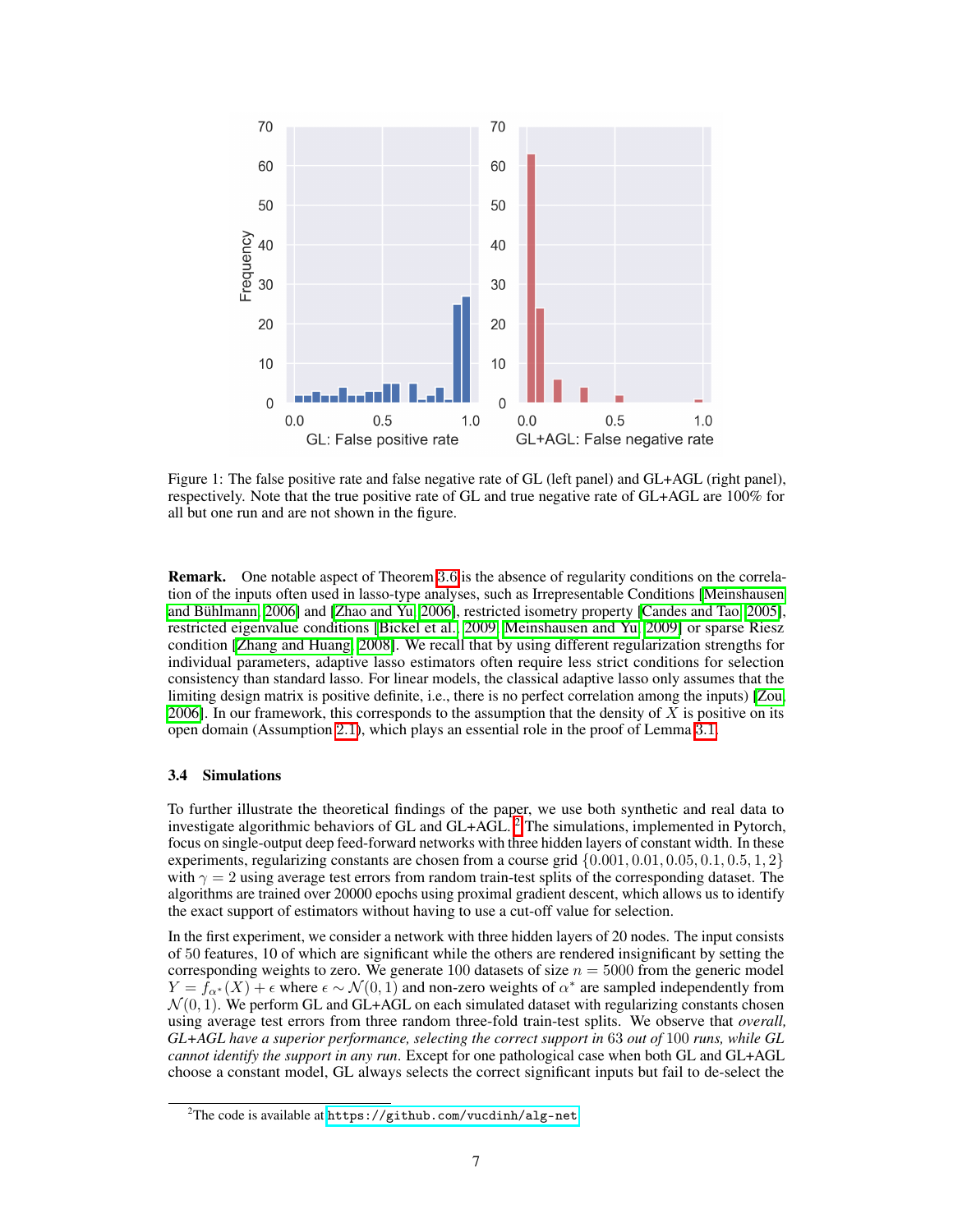

Figure 2: Performance on the Boston Housing dataset: The frequency of being selected by GL (blue) and GL+AGL (red) of each of the 26 predictors. Note that the predictors  $14 - 26$  are random Gaussian noise predictors while  $1 - 13$  are from the original dataset.

insignificant ones (Figure 1, left panel) while GL+AGL always performs well with the insignificant inputs but sometimes over-shrinks the significant ones (Figure 1, right panel).

Next, we apply the methods to the Boston housing dataset  $\frac{3}{5}$ . This dataset consists of 506 observations of house prices and 13 predictors. To analyze the data, we consider a network with three hidden layers of 10 nodes. GL and GL+AGL are then performed on this dataset using average test errors from 20 random train-test splits (with the size of the test sets being 25% of the original dataset). GL identifies all 13 predictors as important, while GL+AGL only selects 11 of them. To further investigate the robustness of the results, we follow the approach of **Lemhadri et al.** [\[2019\]](#page-10-3) to add 13 random Gaussian noise predictors to the original dataset for analysis. 100 such datasets are created to compare the performance of GL against GL+AGL using the same experimental setting as above. The results are presented in Figure 2, for which we observe that GL struggles to distinguish the random noises from the correct predictors. We note that **Lemhadri et al.** [\[2019\]](#page-10-3) identifies 11 of the original predictors along with 2 random predictors as the optimal set of features for prediction, which is consistent with the performance of GL+AGL.

## 4 Conclusions and Discussions

In this work, we prove that GL+AGL is feature-selection-consistent for all analytic deep networks that interact with inputs through a finite set of linear units. Both theoretical and simulation results of the work advocate the use of GL+AGL over the popular Group Lasso for feature selection.

#### 4.1 Comparison to related works

To the best of our knowledge, this is the first work that establishes selection consistency for deep networks. This is in contrast to [Dinh and Ho](#page-10-9) [\[2020\]](#page-10-9), [Liang et al.](#page-10-10) [\[2018\]](#page-11-9) and [Ye and Sun](#page-11-9) [2018], which only provide results for shallow networks with one hidden layer, or [Polson and Rocková](#page-11-10)  $[2018]$ , [Feng and Simon](#page-10-0)  $[2017]$ , [Liu](#page-10-13)  $[2019]$ , which focus on posterior concentration, prediction consistency, parameter-estimation consistency and convergence of feature importance. We note that for classical linear model with lasso estimate, it is known that (see Section 2 of  $\overline{Z_{\text{Oul}} \| 2006} \|$ and the discussion therein) the lasso estimator is parameter-estimation consistent as long as the

<span id="page-7-0"></span><sup>3</sup> http://lib.stat.cmu.edu/datasets/boston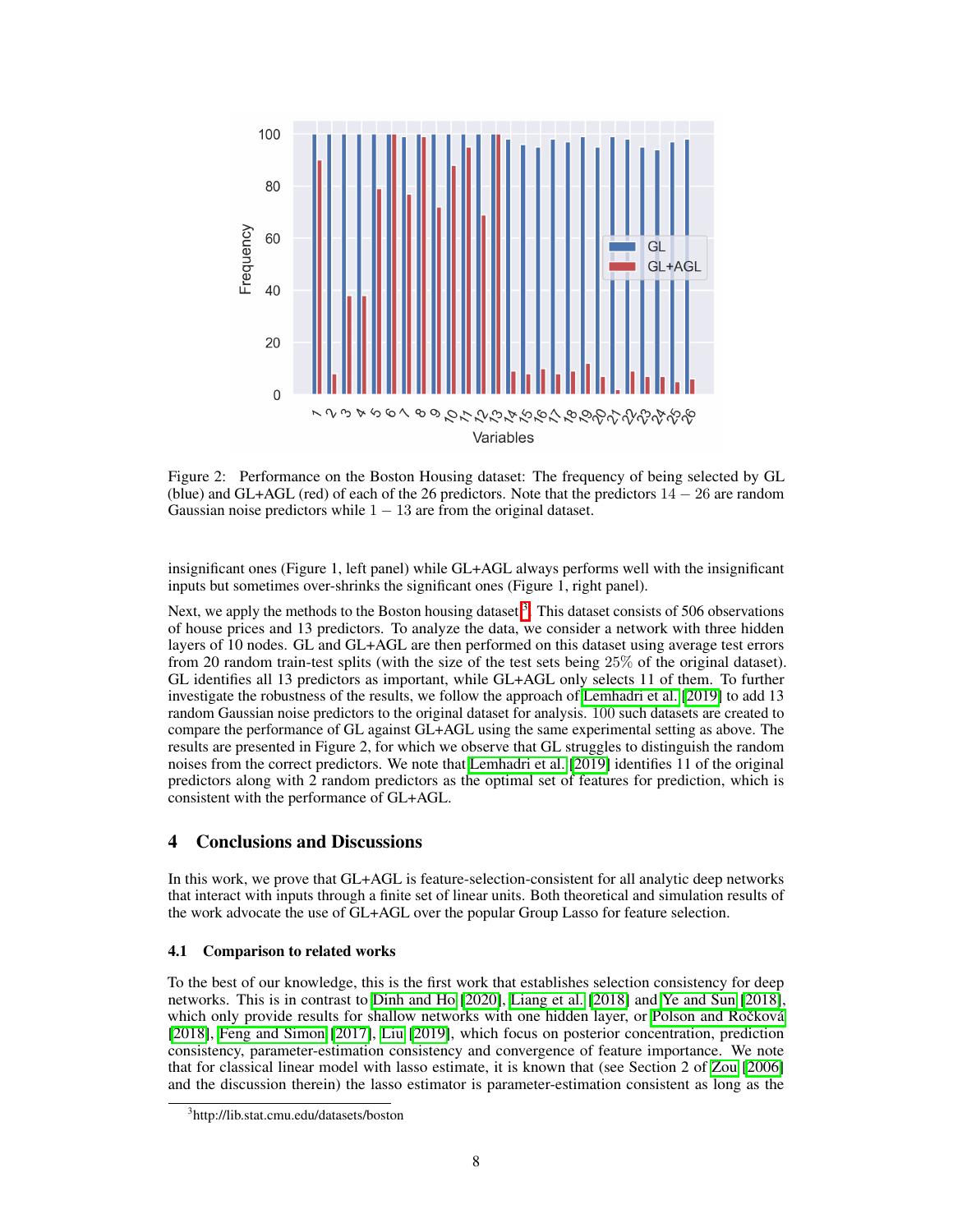regularizing parameter  $\lambda_n \to 0$  [\(Zou](#page-11-12) [\[2006\]](#page-11-12), Lemmas 2 and 3), but is not feature-selection consistent for  $\lambda_n \sim n^{-1/2}$  [\(Zou](#page-11-12) [\[2006\]](#page-11-12), Proposition 1) or for all choices of  $\lambda_n$  if some necessary condition on the covariance matrix is not satisfied  $\overline{[Z_{\text{OU}]}[2006]}$  $\overline{[Z_{\text{OU}]}[2006]}$  $\overline{[Z_{\text{OU}]}[2006]}$ , Theorem 1). For both linear model and neural network, parameter-estimation consistency directly implies prediction consistency and convergence of feature importance. In general, there's no known trivial way to extending these approaches to obtain feature-selection-consistency.

Moreover, existing works usually assume that the network used for training has exactly the same size as the minimal network that generates the data. This is assumption is either made explicitly (as in  $\boxed{\text{Dinh}}$  and  $\boxed{\text{HO}}$   $\boxed{\text{2020}}$ ) or implicitly implied by the regularity of the Hessian matrix at the optima (Assumption 5 in [Ye and Sun](#page-11-9) [\[2018\]](#page-11-9) and Condition 1 in [Feng and Simon](#page-10-0) [\[2017\]](#page-10-0)). We note that these latter two conditions cannot be satisfied if the size of the training network is not "correct" (for example, when data is generated by a one-hidden-layer network with 5 hidden nodes, but the training network is one with 10 nodes). The framework of our paper does not have this restriction. Finally, since our paper focus on model interpretability, the framework has been constructed in such a way that all assumptions are minimal/verifiable. This is in contrast to many previous results. For example, [Ye and Sun](#page-11-9) [\[2018\]](#page-11-9) takes Assumption 6 (which is difficult to check) as given while we can avoid this Assumption using Lemma 3.2.

#### 4.2 Future works

There are many avenues for future directions. First, while simulations seem to hint that Group Lasso may not be optimal for feature selection with neural networks, a rigorous answer to this hypothesis requires a deeper understanding of the behavior of the estimator that is out of the scope of this paper. Second, the analyses in this work rely on the fact that the network model is analytic, which puts some restrictions on the type of activation function that can be used. While many tools to study non-analytic networks (as well as other learning settings, e.g., for classification, for regression with a different loss function, or networks that does not have a strict structure of layers) are already in existence, such extensions of the results require non-trivial efforts.

Throughout the paper, we assume that the network is fixed  $(p)$  when the sample size  $(n)$  increases. Although this assumption is reasonable in many application settings, in some contexts, for example for the task of identifying genes that increase the risk of a type of cancer, ones would be interested in the case of  $p \gg n$ . There have been existing results of this type for neural networks from the prediction aspect of the problem [Feng and Simon](#page-10-0) [\[2017\]](#page-10-0), [Farrell et al.](#page-10-11) [\[2018\]](#page-10-11) and it would be of general interest how analyses of selection consistency apply in those cases. Finally, since the main interest of this work is theoretical, many aspects of the performance of the GL+AGL across different experimental settings and types of networks are left as subjects of future work.

## Acknowlegments

LSTH was supported by startup funds from Dalhousie University, the Canada Research Chairs program, and the Natural Sciences and Engineering Research Council of Canada (NSERC) Discovery Grant RGPIN-2018-05447. VD was supported by a startup fund from University of Delaware and National Science Foundation grant DMS-1951474.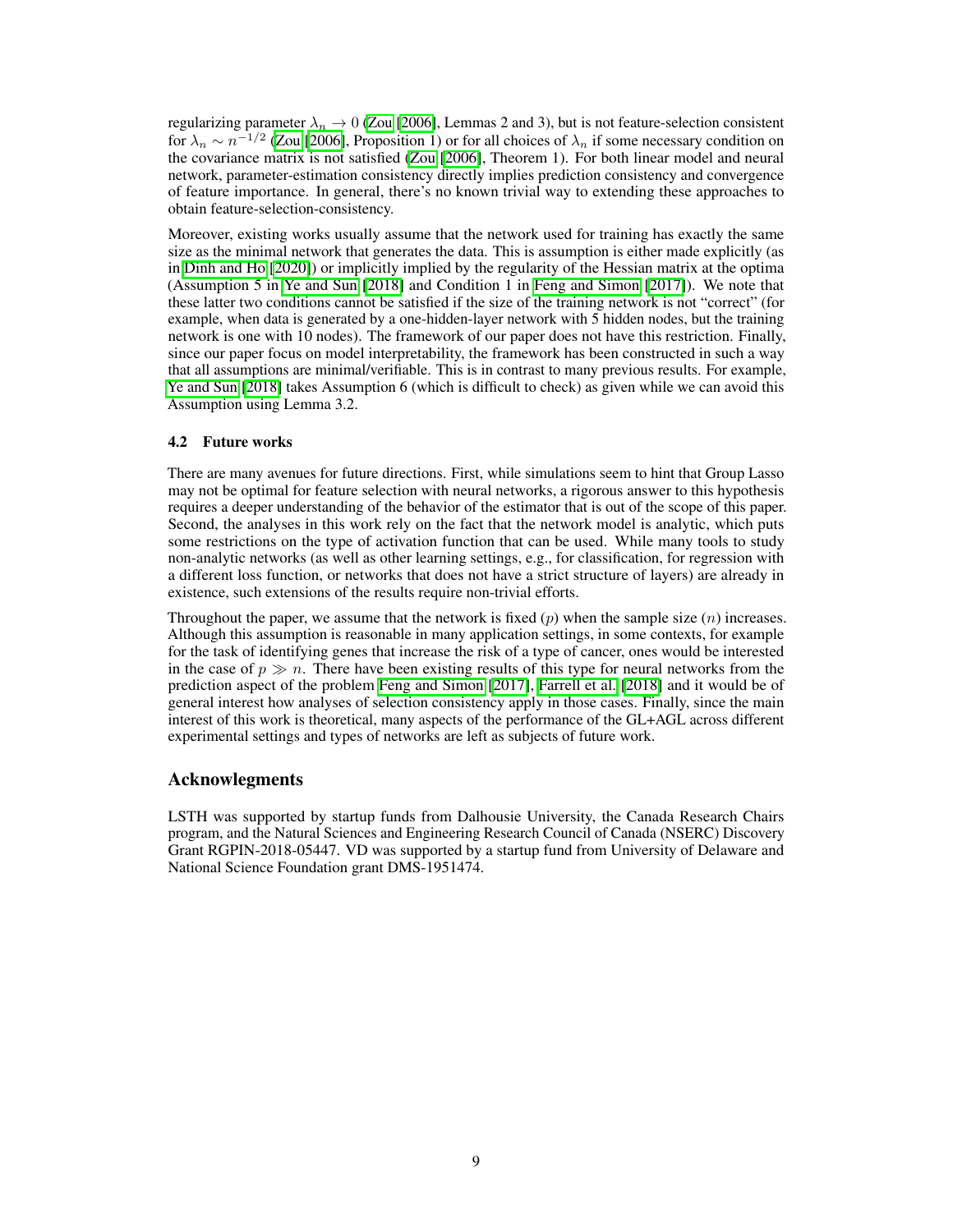## Broader Impact

Deep learning has transformed modern science in an unprecedented manner and created a new force for technological developments. However, its black-box nature and the lacking of theoretical justifications have hindered its applications in fields where correct interpretations play an essential role. In many applications, a linear model with a justified confidence interval and a rigorous feature selection procedure is much more favored than a deep learning system that cannot be interpreted. Usage of deep learning in a process that requires transparency such as judicial and public decisions is still completely out of the question.

To the best of our knowledge, this is the first work that establishes feature selection consistency, an important cornerstone of interpretable statistical inference, for deep learning. The results of this work will greatly extend the set of problems to which statistical inference with deep learning can be applied. Medical sciences, public health decisions, and various fields of engineering, which depend upon well-founded estimates of uncertainty, fall naturally on the domain the work tries to explore. Researchers from these fields and the public alike may benefit from such a development and no one is put at disadvantage from this research.

By trying to select a parsimonious and transparent model out of an over-parametrized deep learning system, the approach of this work further provides a systematic way to detect and reduce bias in machine learning analysis. The analytical tools and the theoretical framework derived in this work may also be of independent interest in statistics, machine learning, and other fields of applied sciences.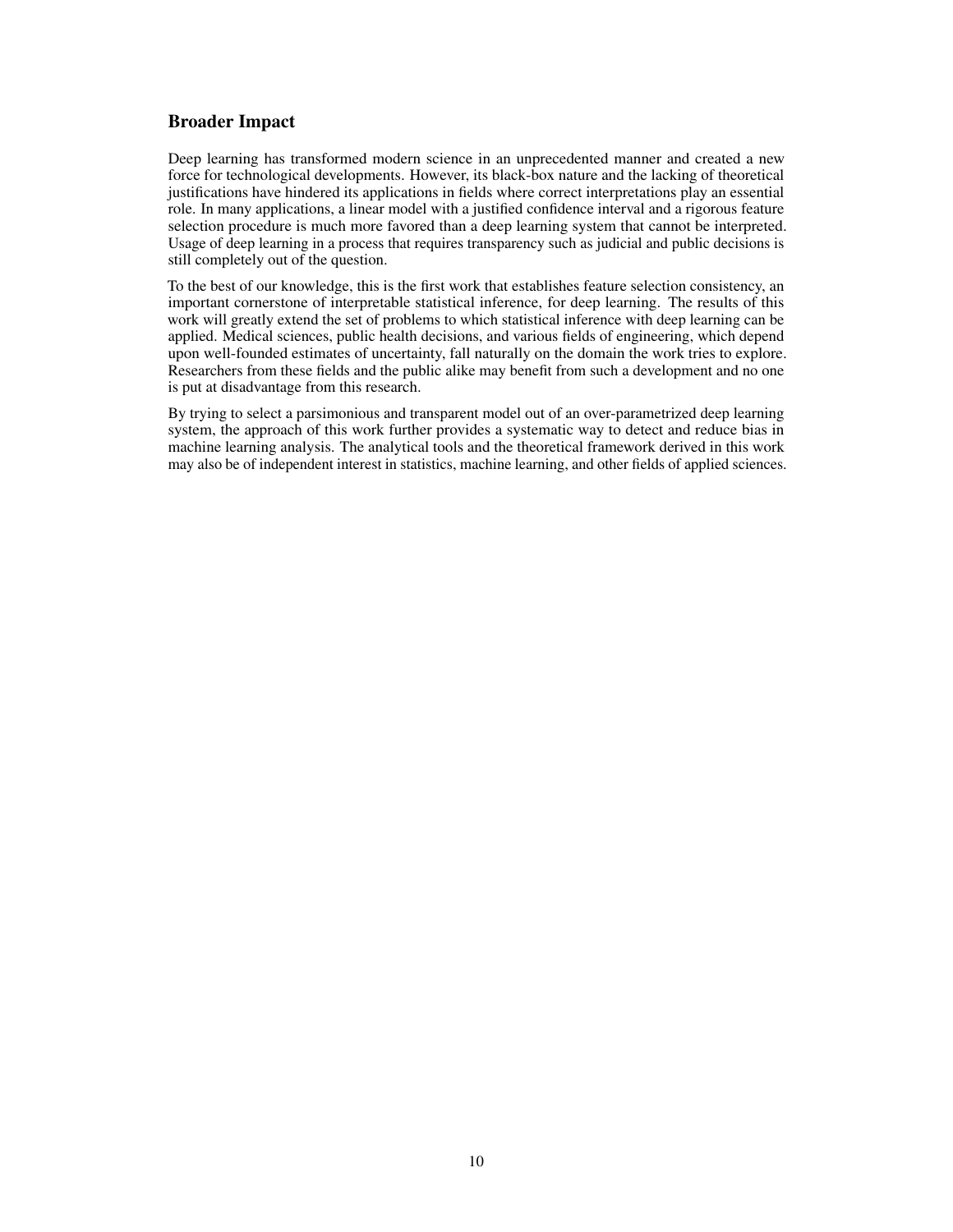## **References**

- <span id="page-10-2"></span>Samuel Ainsworth, Nicholas Foti, Adrian KC Lee, and Emily Fox. Interpretable VAEs for nonlinear group factor analysis. *arXiv preprint arXiv:1802.06765*, 2018.
- <span id="page-10-18"></span>Peter J Bickel, Yaácov Ritov, and Alexandre B Tsybakov. Simultaneous analysis of Lasso and Dantzig selector. *The Annals of Statistics*, 37(4):1705–1732, 2009.
- <span id="page-10-17"></span>Emmanuel J Candes and Terence Tao. Decoding by linear programming. *IEEE Transactions on Information Theory*, 51(12):4203–4215, 2005.
- <span id="page-10-14"></span>An Mei Chen, Haw-minn Lu, and Robert Hecht-Nielsen. On the geometry of feedforward neural network error surfaces. *Neural computation*, 5(6):910–927, 1993.
- <span id="page-10-7"></span>Travers Ching, Daniel S Himmelstein, Brett K Beaulieu-Jones, Alexandr A Kalinin, Brian T Do, Gregory P Way, Enrico Ferrero, Paul-Michael Agapow, Michael Zietz, and Michael M Hoffman. Opportunities and obstacles for deep learning in biology and medicine. *Journal of The Royal Society Interface*, 15(141):20170387, 2018.
- <span id="page-10-9"></span>Vu Dinh and Lam Ho. Consistent feature selection for neural networks via Adaptive Group Lasso. *arXiv preprint arXiv:2006.00334*, 2020.
- <span id="page-10-12"></span>Hasan Fallahgoul, Vincentius Franstianto, and Gregoire Loeper. Towards explaining the ReLU feed-forward network. *Available at SSRN*, 2019.
- <span id="page-10-11"></span>Max H Farrell, Tengyuan Liang, and Sanjog Misra. Deep neural networks for estimation and inference. *arXiv preprint arXiv:1809.09953*, 2018.
- <span id="page-10-15"></span>Charles Fefferman and Scott Markel. Recovering a feed-forward net from its output. In *Advances in Neural Information Processing Systems*, pages 335–342, 1994.
- <span id="page-10-0"></span>Jean Feng and Noah Simon. Sparse-input neural networks for high-dimensional nonparametric regression and classification. *arXiv preprint arXiv:1711.07592*, 2017.
- <span id="page-10-4"></span>Enguerrand Horel and Kay Giesecke. Towards Explainable AI: Significance tests for neural networks. *arXiv preprint arXiv:1902.06021*, 2019.
- <span id="page-10-5"></span>Rania Ibrahim, Noha A Yousri, Mohamed A Ismail, and Nagwa M El-Makky. Multi-level gene/MiRNA feature selection using deep belief nets and active learning. In *2014 36th Annual International Conference of the IEEE Engineering in Medicine and Biology Society*, pages 3957–3960. IEEE, 2014.
- <span id="page-10-16"></span>Shanyu Ji, János Kollár, and Bernard Shiffman. A global Lojasiewicz inequality for algebraic varieties. *Transactions of the American Mathematical Society*, 329(2):813–818, 1992.
- <span id="page-10-3"></span>Ismael Lemhadri, Feng Ruan, and Robert Tibshirani. A neural network with feature sparsity. *arXiv preprint arXiv:1907.12207*, 2019.
- <span id="page-10-1"></span>Yifeng Li, Chih-Yu Chen, and Wyeth W Wasserman. Deep feature selection: theory and application to identify enhancers and promoters. *Journal of Computational Biology*, 23(5):322–336, 2016.
- <span id="page-10-10"></span>Faming Liang, Qizhai Li, and Lei Zhou. Bayesian neural networks for selection of drug sensitive genes. *Journal of the American Statistical Association*, 113(523):955–972, 2018.
- <span id="page-10-13"></span>Jeremiah Zhe Liu. Variable selection with rigorous uncertainty quantification using deep bayesian neural networks: Posterior concentration and bernstein-von mises phenomenon. *arXiv preprint arXiv:1912.01189*, 2019.
- <span id="page-10-8"></span>Yang Lu, Yingying Fan, Jinchi Lv, and William Stafford Noble. DeepPINK: reproducible feature selection in deep neural networks. In *Advances in Neural Information Processing Systems*, pages 8676–8686, 2018.
- <span id="page-10-6"></span>Scott M Lundberg and Su-In Lee. A unified approach to interpreting model predictions. In *Advances in Neural Information Processing Systems*, pages 4765–4774, 2017.